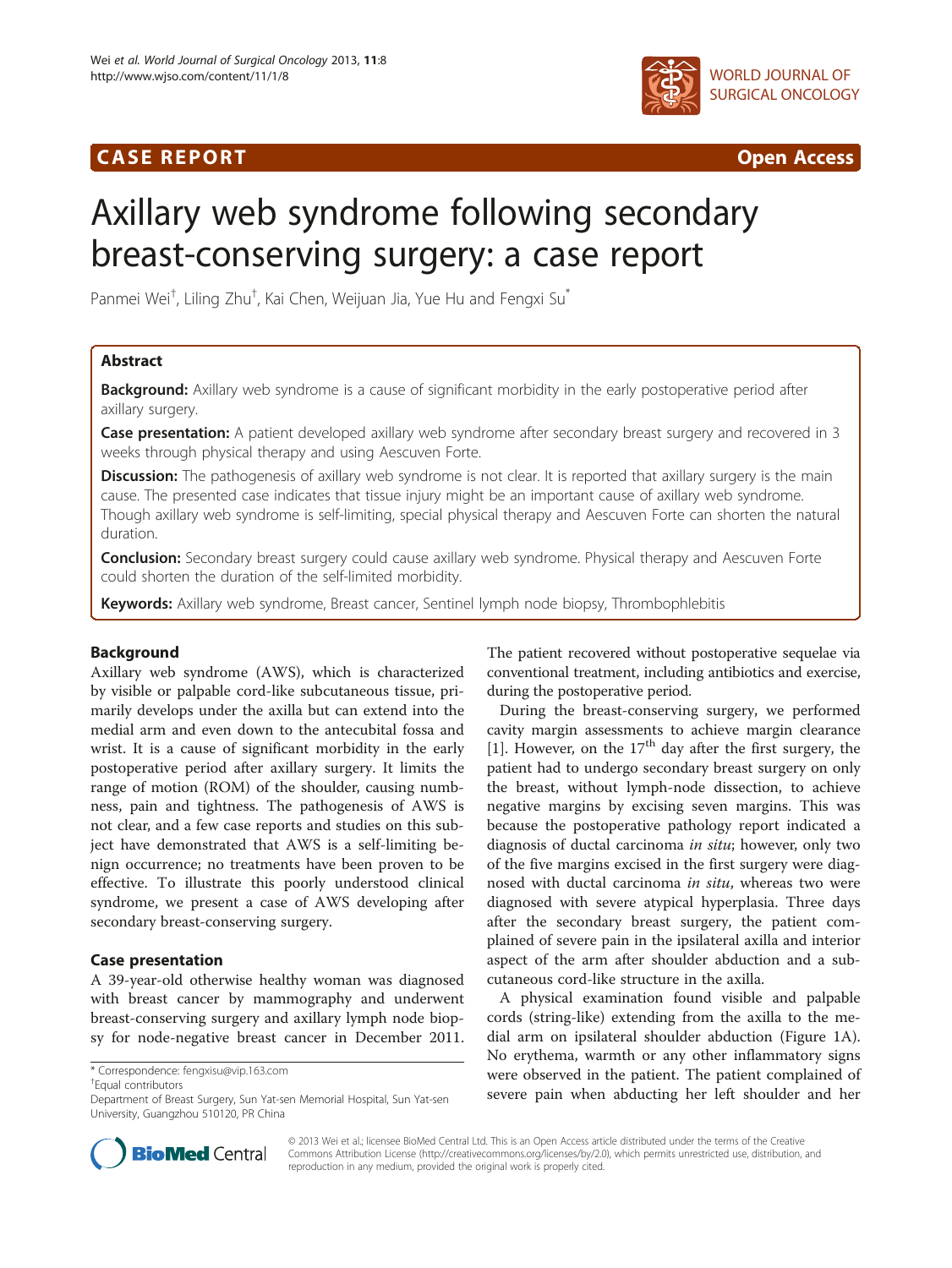shoulder ROM was reduced from 175° (preoperative) to 90°, as measured by a goniometer. She gave her pain a score of 7 using the Visual Analogue Scale, which is quick, reliable and valid for measuring pain and pain relief [[2](#page-3-0),[3](#page-3-0)]. During follow-up, the patient complained that the cords had extended to the elbow and the ipsilateral upper outer quadrant of the breast, and her thoracoabdominal wall was also involved (Figure 1B,C). Numbness and tightness were present during the entire follow-up. B-type ultrasonography indicated that the subcutaneous cords that radiated from the axilla to the medial arm presented an obvious blood flow signal on color Doppler flow imaging, which proved that the cord-like structure was a blood vessel (Figure [2](#page-2-0)A-D), whereas the cords that radiated to the breast and thoracoabdominal wall presented the same echo of subcutaneous tissue as the contralateral thora-

Because the patient complained of severe pain and limited shoulder ROM, we treated her with 300 mg of Aescuven Forte twice a day for one week and advised

coabdominal wall without cords.

her to perform shoulder exercises, including abducting the shoulder and massaging the cord-like structure for 30 minutes every day in the morning and at bedtime as soon as the AWS occurred. After two weeks of followup, the patient presented with pain-free shoulder abduction, a ROM of 150°, and cords that had become smaller and not as significant. Three weeks later, the patient returned for a physical examination and could abduct her shoulder, with a ROM of 170°, without any pain. However, numbness and tightness were still present but somewhat diminished. The cords were invisible and non-palpable.

## **Discussion**

AWS can develop during many conditions and is considered to be a type of Mondor's disease, characterized by a thick-wall blood vessel or lymphatic vessel [\[4,5](#page-3-0)]. It has been attributed to prior trauma or breast surgery, such as breast reduction, mammoplasty or lumpectomy [[6](#page-3-0)]. Moskovitzet al. [[7](#page-3-0)] coined the term AWS and proposed

<span id="page-1-0"></span>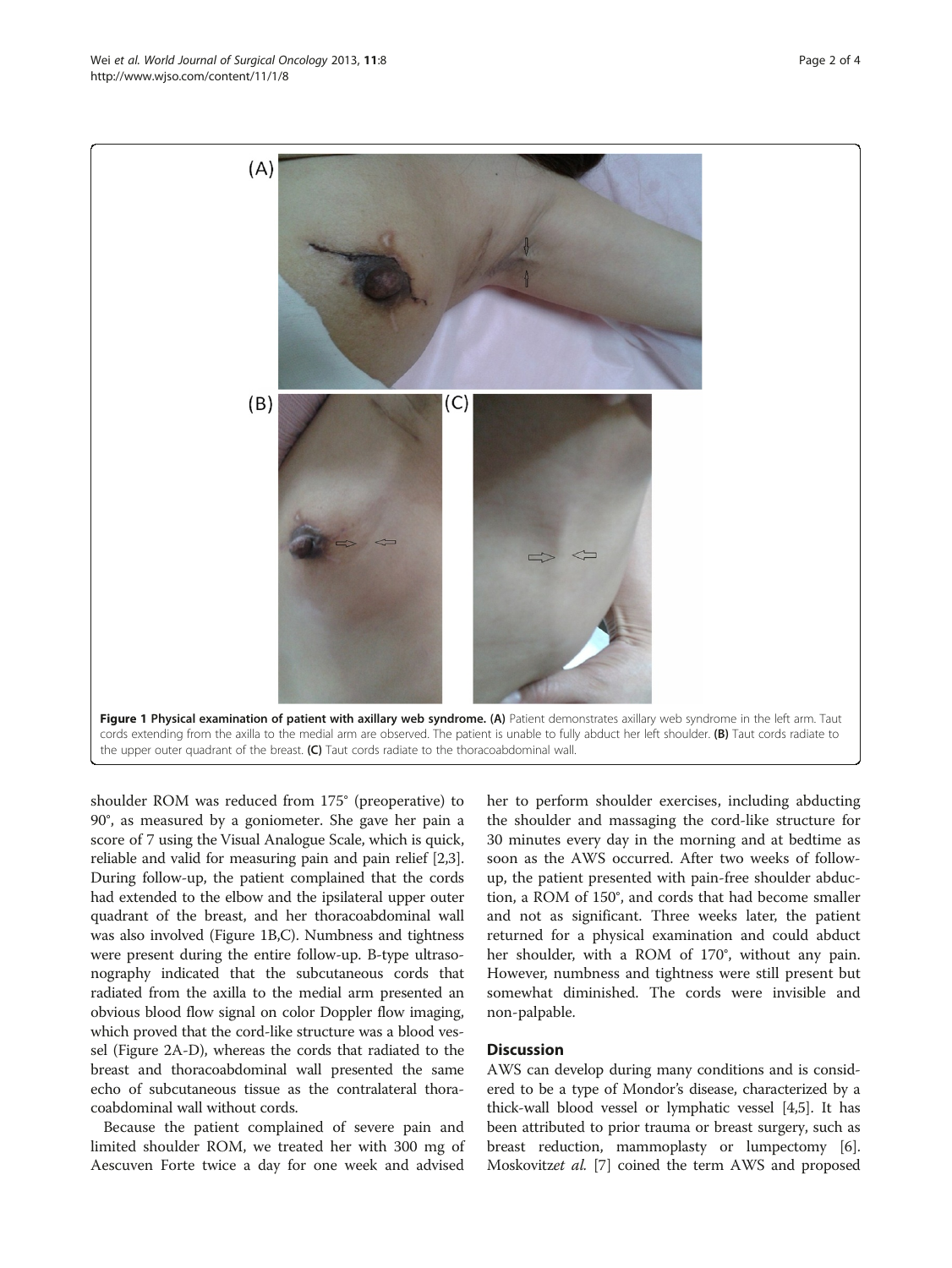<span id="page-2-0"></span>

(B), respectively.

that the pathogenesis is lymphovenous damage, hypercoagulation, superficial venous and lymphatic stasis, and disorders and injuries of tissues as a result of the disruption of superficial lymphatic and blood vessels during axillary surgery. Our patient developed AWS after secondary breast surgery without lymph-node dissection to achieve negative margins, which suggests that it was the secondary breast surgery that promoted development of AWS rather than the original axillar lymph-node biopsy. This differed from previous studies, in which stress from the axillar lymph-node dissection or axillar lymph-node biopsy caused AWS [[8,9](#page-3-0)]. We propose that the tissue injury caused by the secondary surgery led to the release of inflammatory factors, which caused phlebitis via intravasation in the axilla, medial arm, breast and thoracoabdominal wall through multiple mechanisms. The hypothesis is consistent with the B-type ultrasonography findings, but was not definitive due to the lack of a histopathology report. Most of the

investigators were inclined to define the cord-like structure as a lymph vessel [\[7,8,10,11](#page-3-0)].

AWS is a self-limiting cause of morbidity in the early postoperative period following axillary surgery [\[7,8](#page-3-0)]. There are no standard therapeutic methods reported for AWS. Previous studies have indicated that physical therapy can shorten the natural course of AWS to 6 to 8 weeks [[7,8,12\]](#page-3-0). In this case, we recommended that the patient perform physical therapy to alleviate the symptoms and treated her with Aescuven Forte, which is used to treat phlebitis in the clinic. After the interventions, the duration of AWS in this case was shortened to 3 weeks, which suggests that Aescuven Forte might be effective in improving AWS in combination with physical therapy. However, we cannot determine exactly which therapeutic method had the better effect on the alleviation of AWS. Therefore, more clinical data should be collected to study the therapy of AWS.